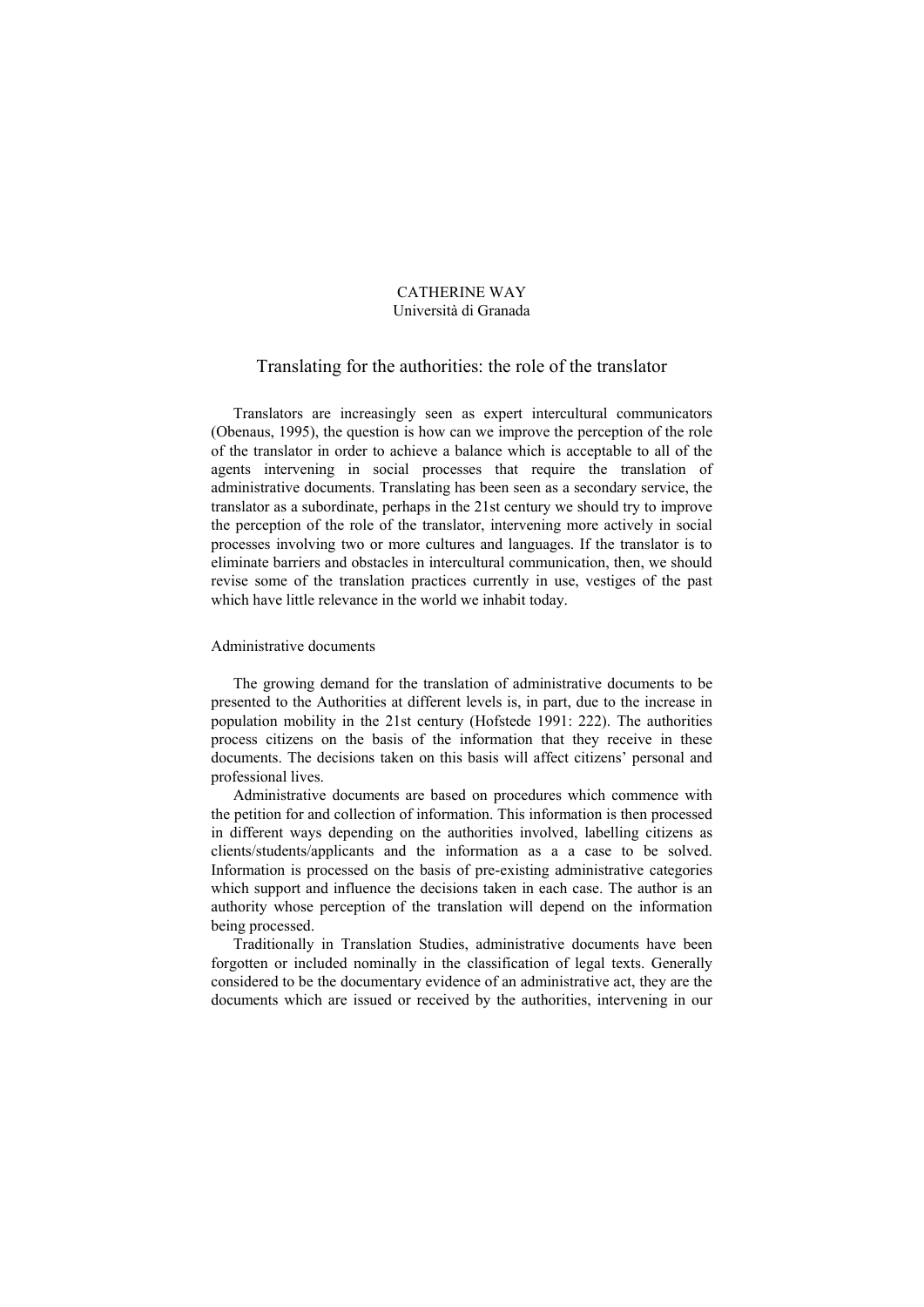daily lives to describe and define our social identity. The structure of these documents is a reflection of the institutional role they play (Charrow 1982).

# Administrative language

According to Iedema (1997, 1998), most studies of administrative language focus mainly on its negative aspects (di Pietro, 1982; Charrow, 1982; Hodge and Kress, 1993; Iedema 1997, 1998, 1999; Iedema and Wodak, 1999), rarely describing the positive elements that this type of discourse can offer in the organization of society.

The lack of fluent communication between the authorities and citizens has often been criticised, but has become more acutely obvious with the growth of State intervention in citizens lives. The fact that bureaucrats are in a position of power has meant that little attention has been paid to criticism of these documents (at least until relatively recently), forcing citizens to participate in an exchange with the authorities on an unequal footing within a discourse that is unknown territory for them or at least is not a familiar discourse for them. Charrow (1982) and Iedema (1998), however, have proposed the need to lighten the load of administrative documents, simplifying them in order to improve their comprehension and, as a consequence, the cooperation between citizens and the authorities.

## The study of administrative documents and Critical Discourse Analysis

The authorities are seen by Charrow (1982) and Iedema (1998) as maintaining a social order by the use of administrative discourse, disguising their authority behind passive agency when the decisions, including the translation decisions to be taken in these documents may also have important repercussions on the outcome of administrative processes. The perceptions of the roles of each of the social agents involved, including the translator, is important in these processes. The question is: how is the translator's role perceived and whether we should be doing anything to change that perception?

### Research into the translation of administrative documents

The daily work of translators and interpreters with the authorities is, undoubtedly, an area which has received little attention in Translation Studies Research until recently. This is reflected in the low number of studies performed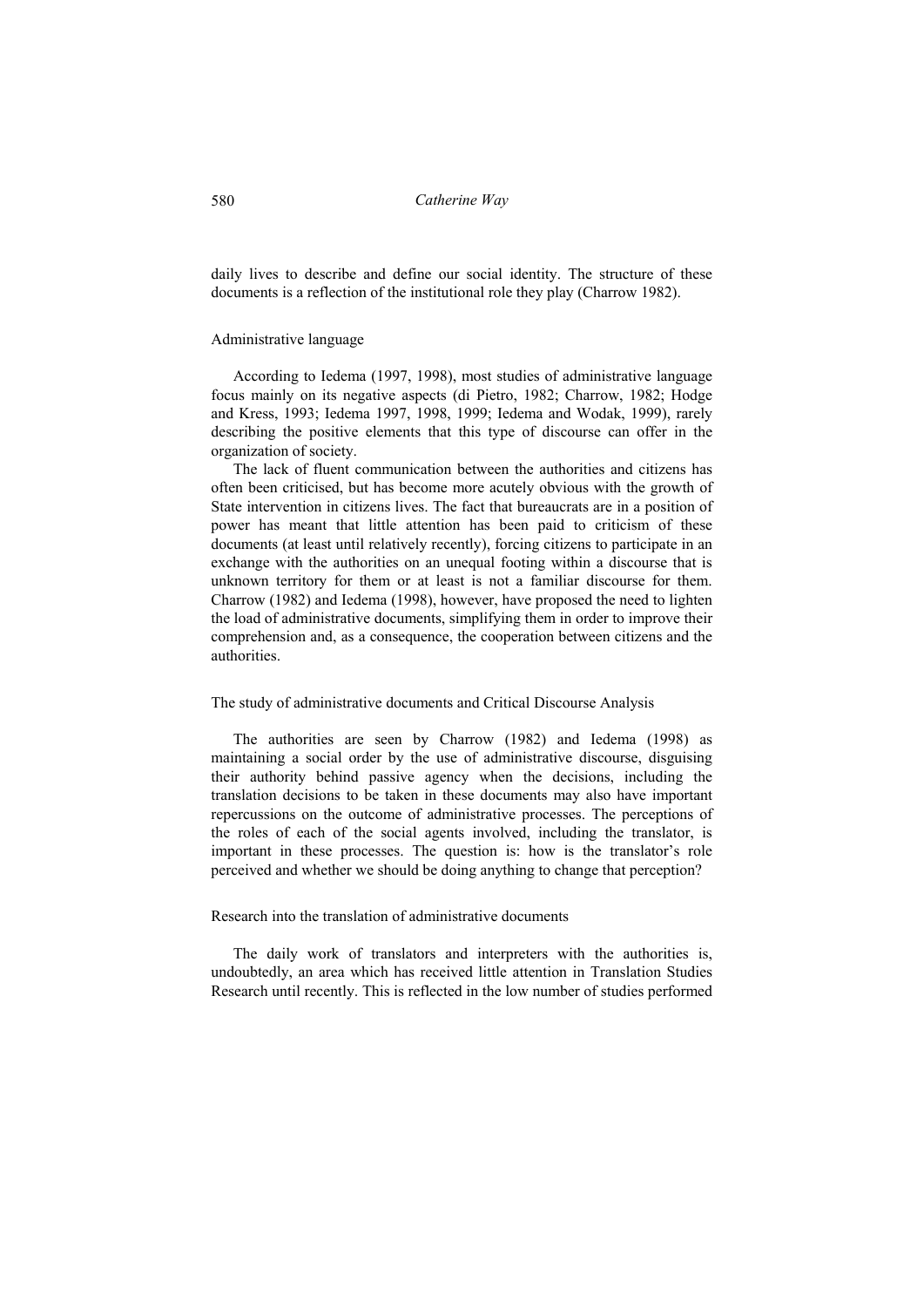to date with professional translators as their subjects<sup>1</sup> in order to understand the role that they play in the social processes in which they intervene and their relation with the other social agents who participate in these processes (client, authorities).

Research into the translation of administrative documents has often been included under the heading of legal translation. Numerous authors deal with these documents more specifically, such as Elena (2001), Feria (1999), Franzoni (1994), Mayoral (1995, 1996, 1999), Siles (2002) and Way (1997, 1998, 2002, 2003).

Underlining the role of the translator as an intercultural mediator, we propose a more active role for the translator of administrative documents, which requires real mediation between the participants, leaving aside the more traditional servile role of the passive translator, to adopt the position of an active agent who really tries to solve the problems of mediation in communication between cultures. If the translator is to facilitate intercultural mediation, eliminating barriers and obstacles, we propose a review of current translation practices through studies of real translations in real situations in order to analyse what is being done at the moment, in order to highlight best practices and develop alternatives from the perspective of translation as social practice.

#### Translation as social practice

Translation has long been considered a linguistic activity. It was not generally considered to be a social activity until the appearance of the polysystem theories (the seventies), of the *skopos* theories (the eighties) and of postcolonialism (end of the eighties and the nineties). The agents involved in translation did not occupy an important role in the translation process. Their participation remained outside the debates on equivalence which, linked to the concept of faithfulness (generally understood as linguistic faithfulness), ignored the needs of the agents involved in social processes. Any form of translation (adaptation, summary) which did not imply the faithful reproduction of linguistic equivalents was often not even considered to be "true" translation. Despite the fact that translation theory codifies and proposes strategies to be followed, the final decision in any translation depends on the translator, who is a human being capable of taking decisions, guided by his/her experience and expertise.

In 1972 James Holmes underlined the high degree of social contextualization of translation and suggested the need to research in this vein, which would lead to the creation of a field which could be called Sociology of Translation or

 $\frac{1}{1}$ 

See Way 2003: 36.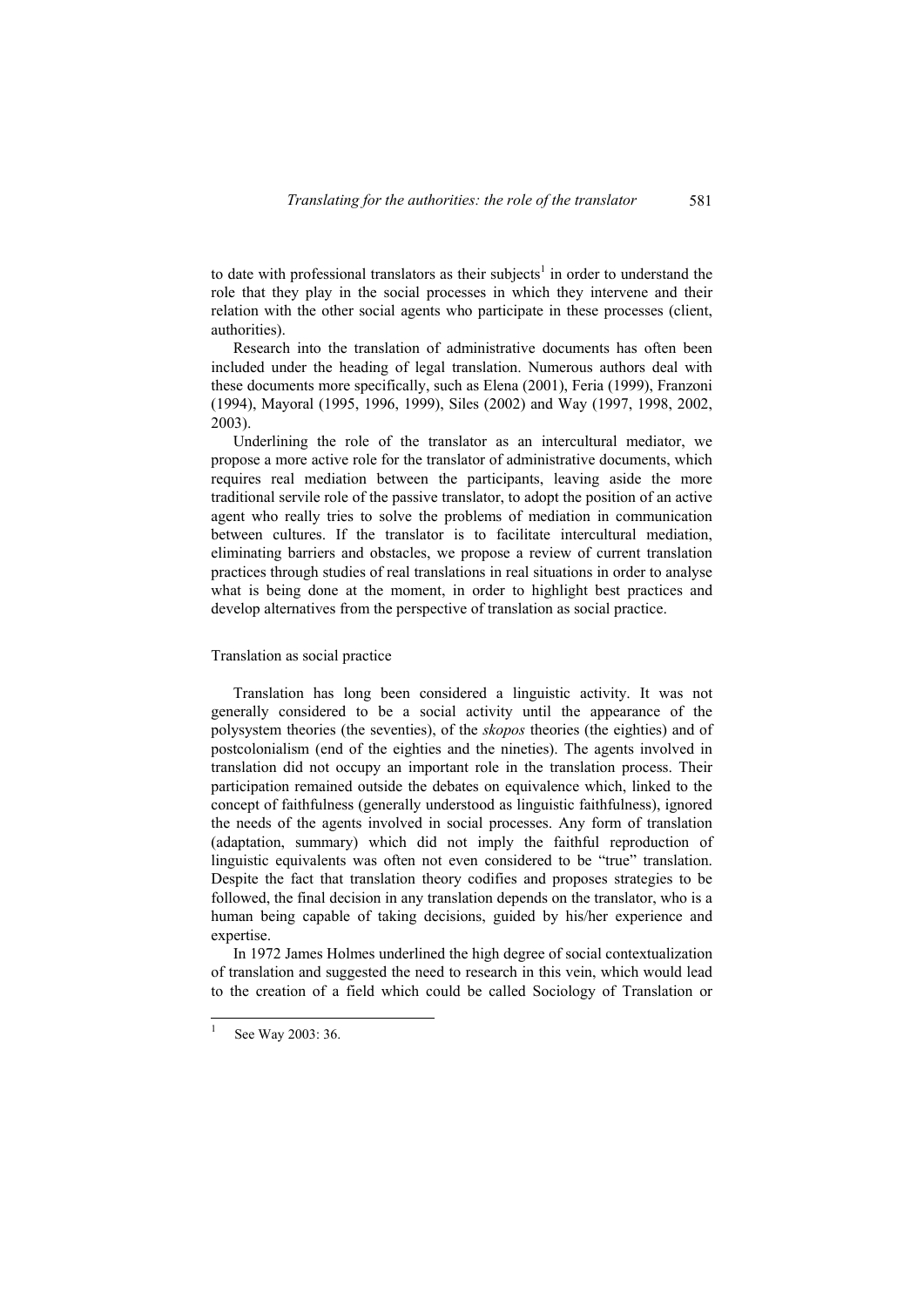Socio-translational Studies. Even in the nineties with the turn of Translation studies towards cultural approaches with Bassnett and Lefevere (1990: 11) and Even-Zohar (1990), who studied the producer and receiver of translations, Gentzler (1993: 123) criticised the approach for not entering into the social interaction between these agents and for focusing on hypothetic models and abstract generalizations, whilst other authors such as Zlateva (1993) and Kiraly (1995: 52) propose the social implication of the translator.

The studies which do contemplate the role that translation as social practice can play are usually limited to literary translation (Bassnett, 1992; Venuti, 1992) and Wolf states "*so far there has been little systematic research into the social implications of translation*"*(* 2002)*.* Nevertheless, Tymoczko believes that translators throughout history have intervened to change power structures and *benefit humanity or impact positively upon the receptor culture in ways that are broadly ideological* (2000: 26).

Translators are central figures who work in a social context, increasing or decreasing their importance according to their relations with the other agents involved (author, initiator/client, receiver). Therefore, if we intervene and participate on an equal footing with the other agents we will assume a more active and more visible role in society. This type of visible activity increases the translator's social capital in the social practice in question. The translator is obviously preoccupied by his/her field of action, but also depends on the relations with the other social agents. In order to achieve legitimacy for translators as social agents it is important not only to translate (and translate well), but to achieve the implication of the other agents in the rules which govern the social process, in this case, concerning the translation of the administrative documents in question.

#### The role of the translator

In order to analyse the role of the translator, we proposed a research model<sup>2</sup> which arises from the need to verify for ourselves the reality of professional practice and daily working of official sworn translators<sup>3</sup> in Spain and, particularly, of what occurs in the translation of degree certificates between Spain and the United Kingdom. It also arises from the need to verify whether what we propound to be current practices to out translator trainees (future

<sup>2&</sup>lt;br>2 This research model was recently presented in the Fourth EST Congress held in Lisbon, September 2004.

The translation graduates specialising in Economic and Legal Translation at our Faculty are automatically named as official translators by the Spanish Ministry of Foreign Affairs.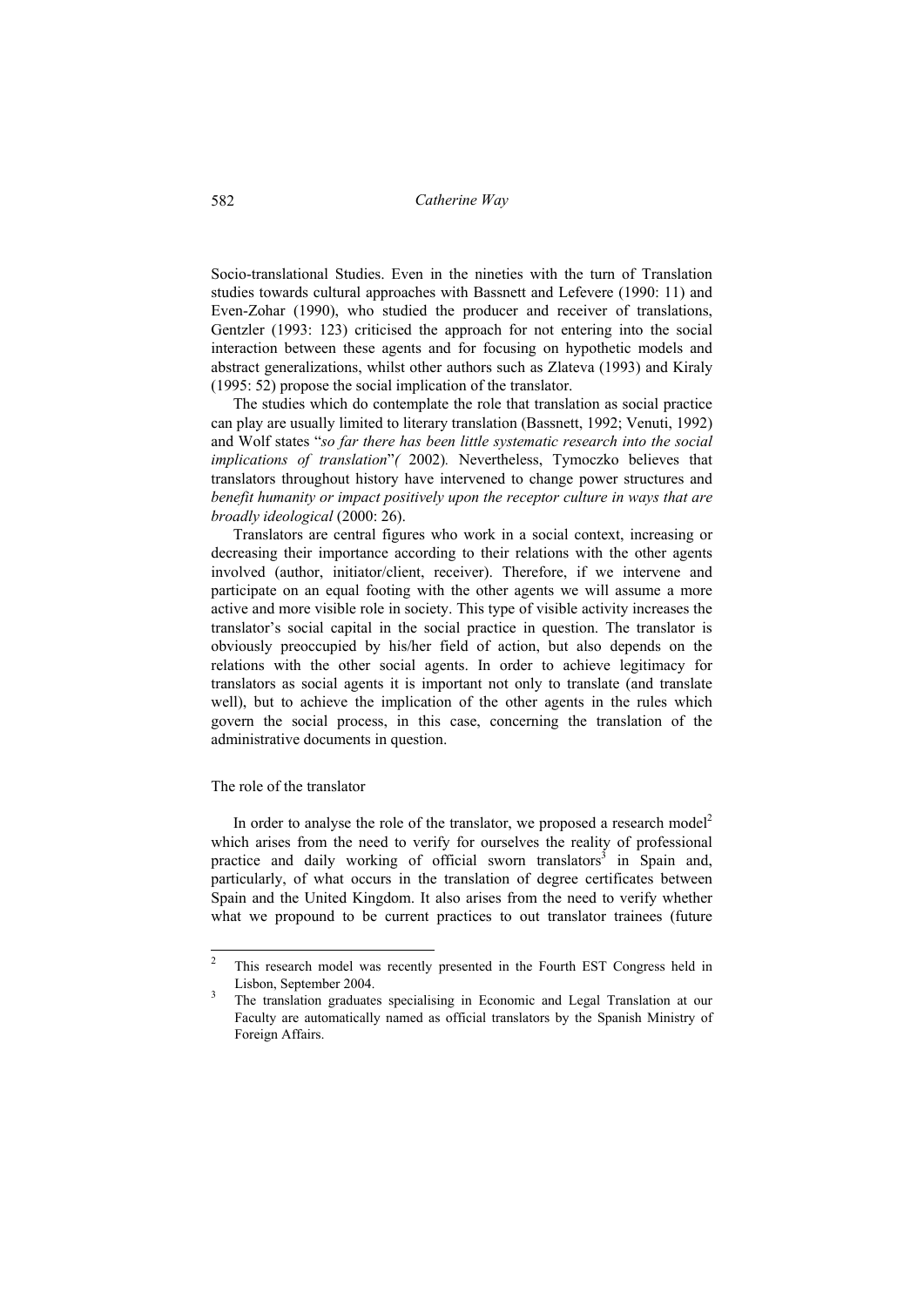official sworn translators), based on our own personal experience or on the shared experience of colleagues, truly reflects the common practices in the whole profession. The impetus for the study also arose from a need to discover and analyse the role that official sworn translators play in the social process surrounding the translation of these documents and the effects that their translation decisions may have on the outcome of the process in which they participate. The choice of degree certificates is due to their growing importance for mobility and free movement of workers in the European Union.

Bearing in mind the above and the criticisms of Wolf  $(2002)^4$ , we decided to perform a descriptive-empirical study, designing a research model based on a theoretical framework from the perspectives of Comparative Education, Comparative Law, Comparative Textology, Sociology, Critical Discourse Analysis and Translation Studies.

From the perspective of Critical Discourse Analysis (CDA), we proposed the study of the problems posed in a social practice which requires the intervention of a sworn translator. As a basis we have taken the tridimensional model suggested by Fairclough (1992), who suggests the description of a text, the interpretation of the discursive practice (production, distribution, and reception of the text) and the explanation of how the discursive practice is related to the social process, besides how the three elements relate to each other. We have added to this model the element of translation and the translator as an agent participating in the process by extending the study to texts which must move between two languages and cultures. From this perspective we proposed a study of the social context and of the translation context surrounding a discursive act in its entirety, thereby forcing us to go beyond the borders of several disciplines involved in the social process in question. In order to move from the text to the social context and to the translation context, we have designed a research model which allows us to analyse the discursive act from the perspective of the agents involved, particularly that of the sworn translator.

# Relations between the agents involved

In our study we were able to detect a certain degree of mistrust on the part of the Spanish Education Authorities towards the citizen and the translator, highlighted in the words of the person in charge of handling applications for

<sup>-&</sup>lt;br>4 Wolf (2002) regrets the absence of a coherent model to analyse translation, the social process and the agents involved in it. Wolf proposes the study of: translation in relation to power (the authorities); translation itself i.e. governing rules, etc. (theory, translators, professional associations), the agents' habitii (knowledge of the documents acquired by agents in the social context).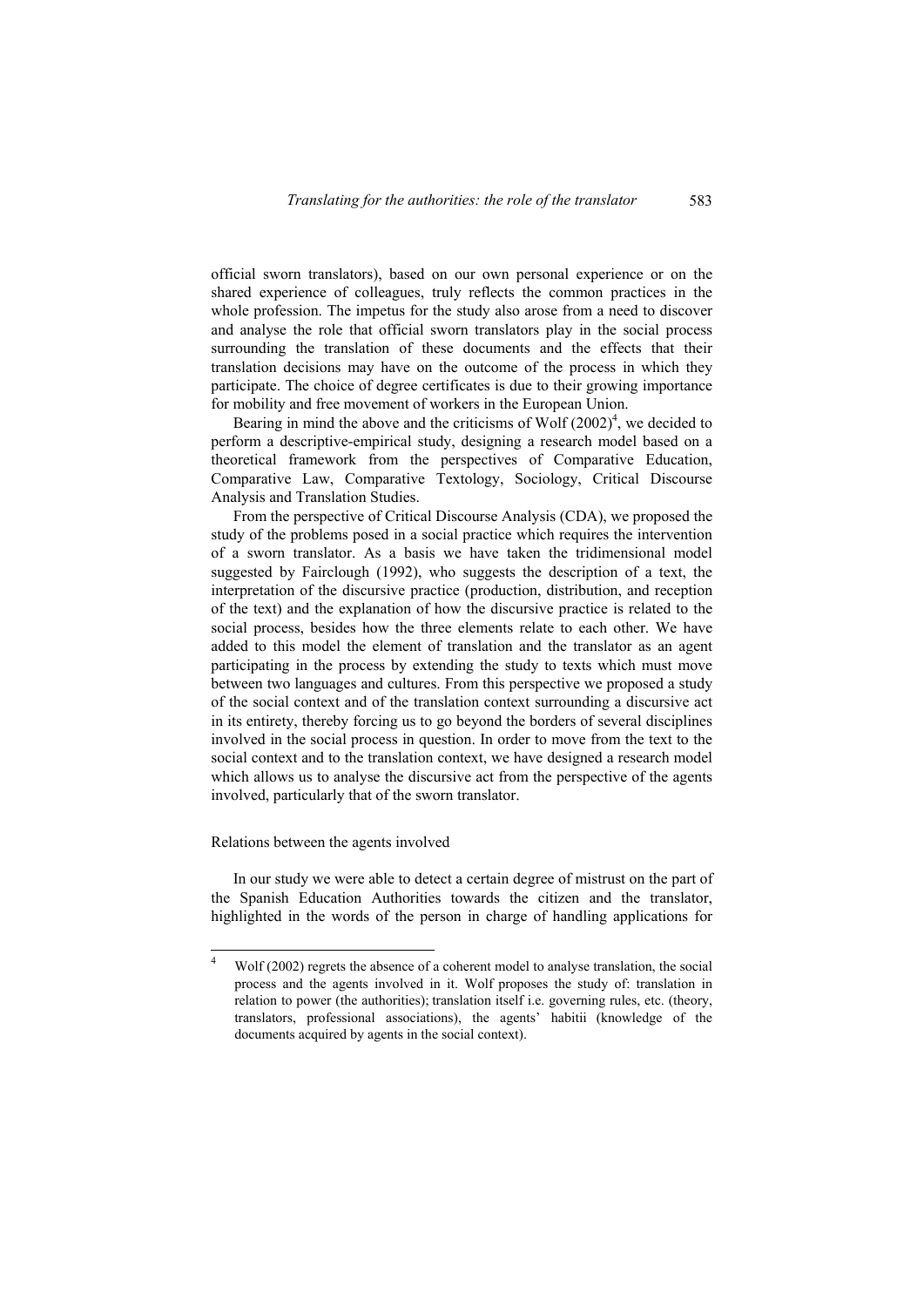recognition of degrees<sup>5</sup>, who stated that he paid little or no attention to the translations of these documents because, in his opinion, he understood sufficient English to read the original documents and, besides, "the translators lie", by changing the details in academic documents in order to favour their clients.

# The client

Having heard this comment, we decided to analyse the degree of confidence that sworn translators had in their clients as information sources when translating academic documents by dedicating part of the questionnaire sent to 300 translators to this matter. Our aim was to discover whether translators asked their clients questions about their documents and whether this information was accepted blindly or not.

Our results do not support the opinion given above, insinuating a degree of collusion between the translator and the client: 41 of the 53 subjects who replied to the questionnaire use their clients as information sources about the contents of their degree certificates. Only one sworn translator admitted trusting this information completely, whilst the remainder trust the information partially, using other methods to verify the information. None of them admitted to making deliberate information changes at the client's request.

### The Receiver

-<br>5

Perhaps the agent who has received least attention to date is the receiver. The translator plays a double role, as receiver of the Original Text (OT) and as producer of the Target Text (TT) who constructs an image of the receiver of the translation.

According to Fairclough (1989: 136), agents' expectations in social processes are an important factor for the interpretation of the situation or text. Each element may be interpreted according to these expectations and according to what we expect to find rather than what we actually find. We create a typology of social situations, interpreting each of them according to our own personal classification. The challenge, for our research, is to discover the interpretative procedures that the agents intervening in the communicative act apply and, above all, to discover if all the participants use a shared interpretation. Text producers imagine receivers with certain interpretative procedures, in the same way that the receivers have presuppositions about the text producers. These presuppositions may be reciprocal in similarity, but they

Ismael Fernández, interviewed in the Spanish Education Ministry, February 1998.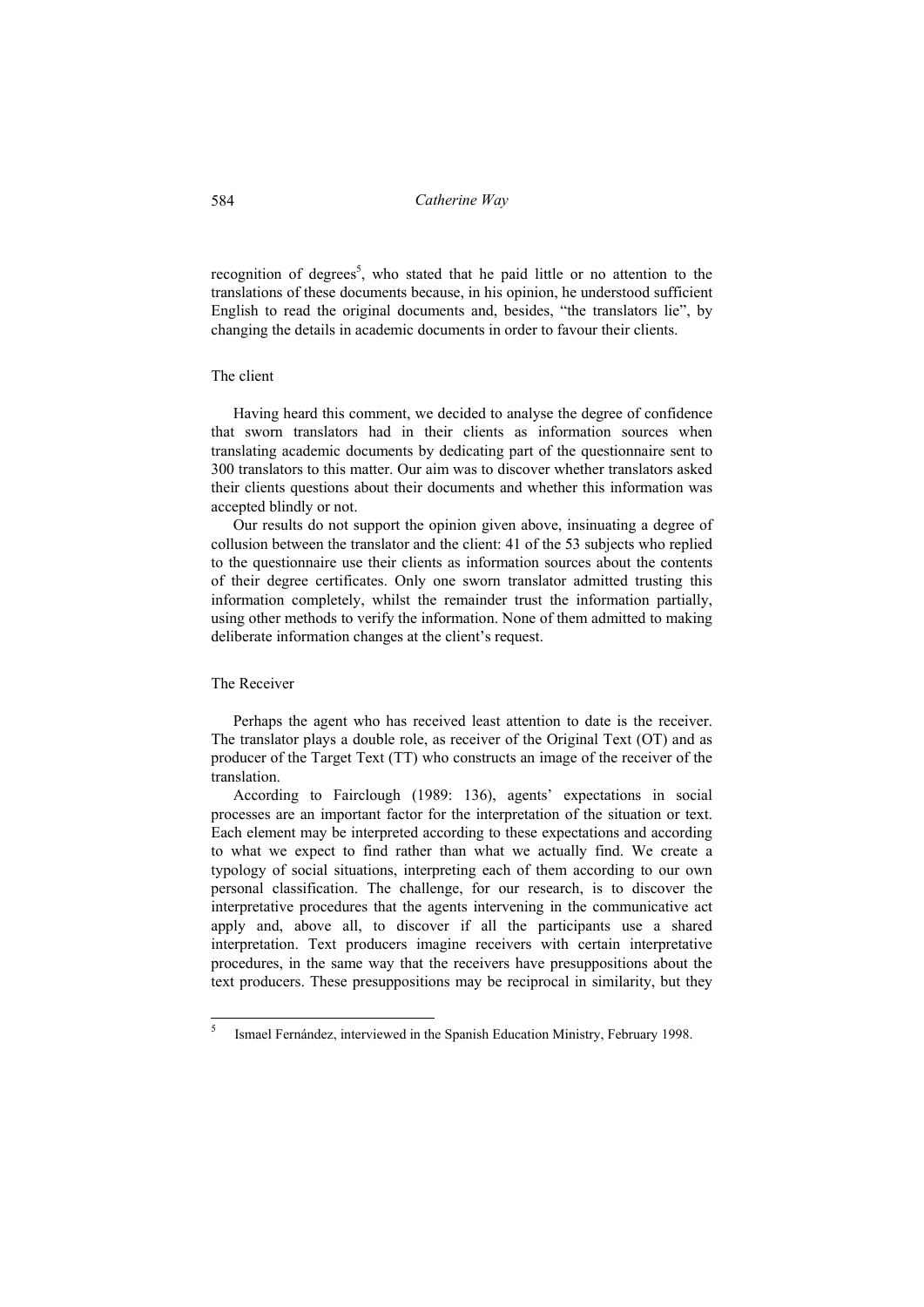need not necessarily be so. We cannot forget that certain textual elements may have different value for the different participants.

Wolf (2002) suggests that the complex figure of the receiver can be studied by using sociological studies. The question is how much do we need to know about the context to be able to interpret the text and what do our receivers know. Jänis and Priiki (1994) and Nobs (2003) have already shown discrepancies that exist between what the author foresees as the reaction to a text and the reaction actually produced in the receiver. There is, however, a great deal of work still to be done if we hope to discover how much translators know about the receivers of our translations.

Mayoral (1999: 24) mentions the authorities specifically as receivers, stating that sworn translators act on intuition regarding their readers rather than on facts. He attributes the translator's receiver knowledge to accumulated experience rather than to clear guidelines concerning how to act for different audiences. He highlights the lack of communication between translators and the authorities which underlies many of our doubts as to whether or not we should explain a marking system or an institutional name in a document, doubts which would disappear if the authorities were to establish clear guidelines (preferably hand-in-hand with translators) for certain recurring elements in administrative documents. There is a lack of awareness concerning translators and their translations within the authorities which has persisted for centuries and will continue to do so unless we do something to improve the situation

In our study, we analysed the relations between the translators and the authorities (both producers of the OT and receivers of the TT) when translating degree certificates in Spain and the United Kingdom: the Spanish Education Ministry and British universities.

We found very little contact between them: only seven subjects had contacted the Spanish Education Authorities or the British universities to resolve queries. This contact was seen to have been useful in 57% of the cases of translators who contacted the Spanish authorities and in 100% of the cases concerning British universities.

### Conclusions

Administrative texts form a part of our daily lives, but are not a trivial matter as they reflect and construct our attitudes towards the worlds which surround us and to others. The consequences derived from these documents, besides, are complex and may be far from trivial (Stillar 1998). We believe that CDA, when applied to administrative documents and to their translations, will allow us to discover new perspectives of the everyday texts that we exchange on a daily basis. Whenever we discover a new approach to a text we create new ways of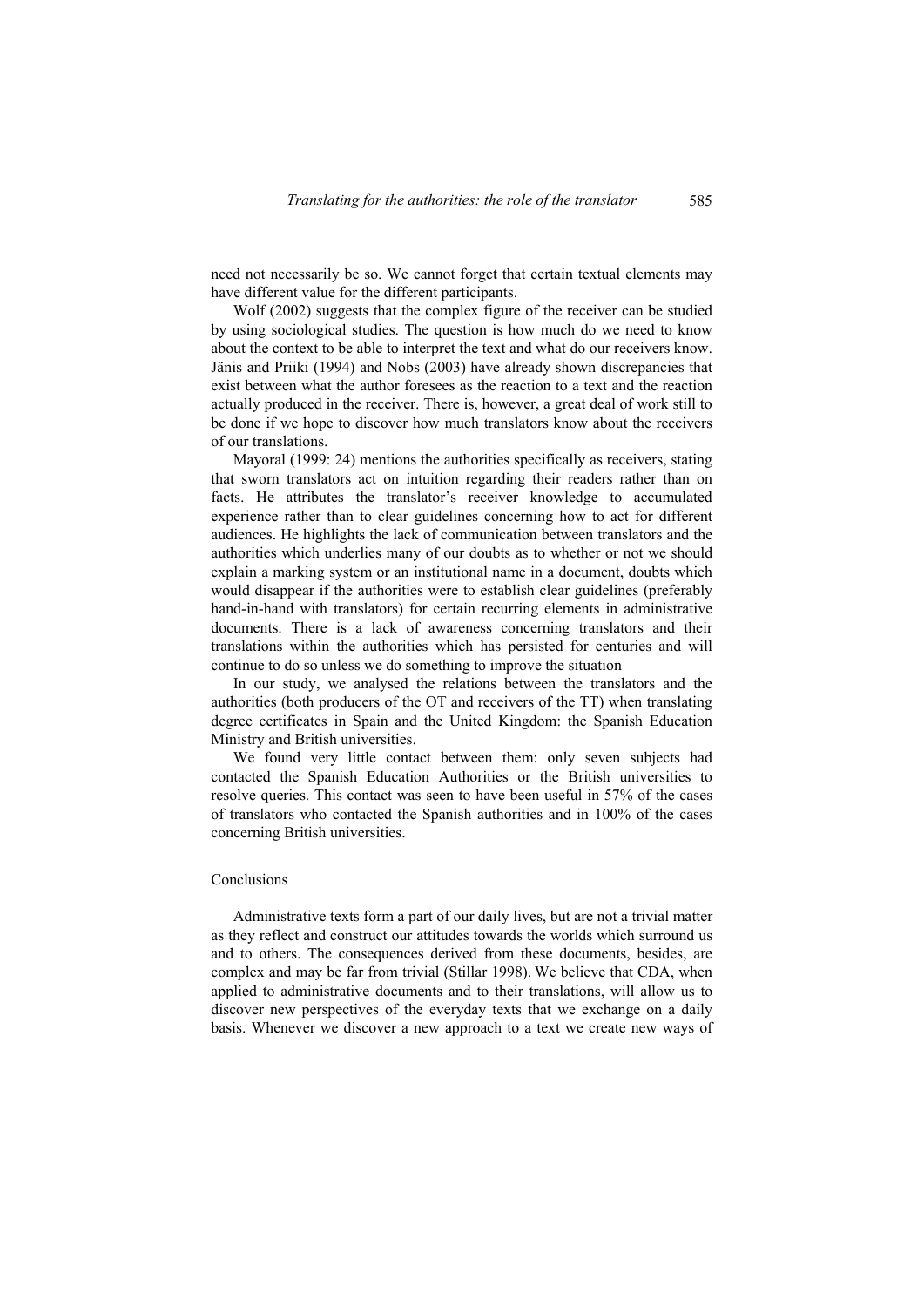participating in it – as readers, writers, critics, and why not? As translators. This involves approaches which take a closer look at the production and reception of these texts.

The superficial similarity of administrative documents disguises completely different ways of conceiving society, different degrees of importance given to the information contained in them, masking different social realities and different receiver expectations when reading them.

If, as CDA has shown (Sarangi & Slembrouck), there are often imbalances between the administrative construct of the citizen and the reality of the citizens' situation, we can imagine the difficulties which arise when we cross linguistic and cultural frontiers in the translation of these documents. We cannot forget that the cultural specificity of administrative documents, closely tied to administrative structures and produced for receivers of the same culture, creates multiple translation problems.

Our research has highlighted a degree of mistrust concerning the translator's role. This can only be changed by projecting the profession positively in society. Although we are still analysing the data received and designing the reception study of the translations performed by the sworn translators in our study, the first indications are that some of the current translation practices for this type of administrative document may be hindering communication in this social process rather than helping. Authorities rarely give us more than an absolute minimum of information, hindering the translator's job. The anonymity of our text producer hinders the flow of information on the texts to be translated. Requests for further information are often met by suspicion and refusal to cooperate from the authorities. The relation with the author of the text is virtually non-existent in this case. Our research, comparing similar or parallel documents in two cultures produced by similar authorities have shown that there are differences in the information requested from or given to the citizens involved, highlighting the fact that different Authorities assign different values to the information which each of them considers to be essential to the process. The reader of the OT perceives this and, as a result, creates expectations of the OT which may differ considerably from those created by the receiver of the TT.

The translator is in a privileged position to express an opinion about the efficiency of these documents when intervening as an intercultural mediator, witnessing the difficulties that members of other cultures and administrative structures encounter in them, thereby assuming a more active role as an agent truly participating in the social practice.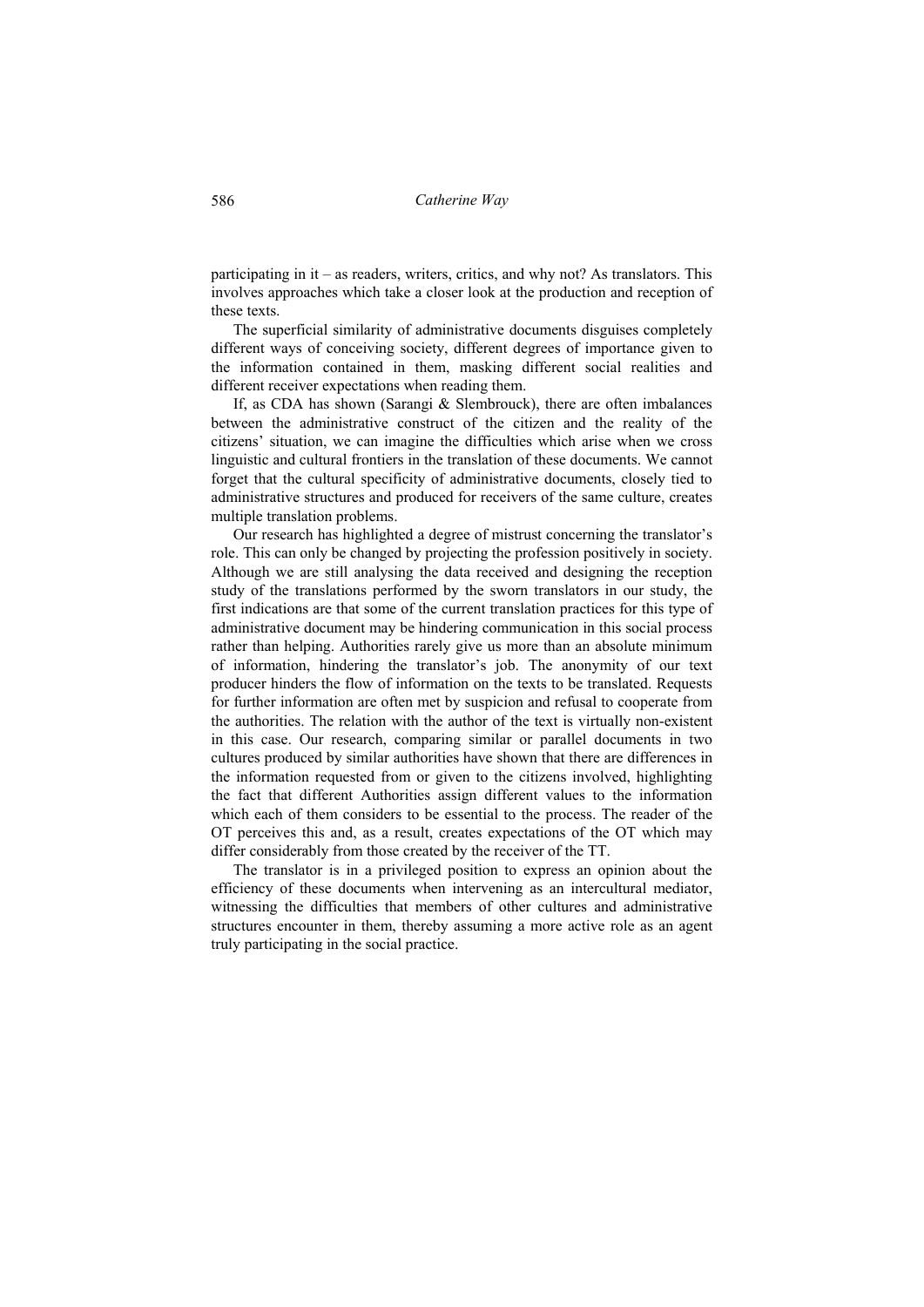#### References

Bassnett-McGuire S. (1992) *Translation Studies*, London, Routledge.

- Bassnett S., Lefevere A. (eds.) (1990) *Translation, History and Culture*. London/New York, Pinter Publishers.
- Charrow V.R. (1982) "Language in the Bureaucracy" in *Linguistics and the Professions: Proceedings of the Second Annual Delaware Symposium on Language Studies*. Ed. by R. di Pietro, Norwood, NJ, Ablex, pp. 173-188.
- di Pietro R.J. (1982) *Linguistics and the Professions*, Norwood, N.J., Ablex.
- Elena P. (2001) *La traducción de documentos alemanes*, Granada, Comares.
- Even-Zohar I. (1990) "Polysystem Studies", *Poetics Today*, 11.1.
- Fairclough N. (1989) *Language and Power*, London, Longman.
- Fairclough N. (1992/1996) *Discourse and Social Change*, Cambridge, Polity Press.
- Feria García M. (ed.) (1999) *Traducir para la Justicia*, Granada, Comares.
- Franzoni de Moldavsky A. (1994) "El traductor público frente a los textos no jurídicos", *Voces* 3, pp. 28-31.
- Gentzler E. (1993) *Contemporary Translation Theories*, London, Routledge.
- Hodge R., Kress G. (1979/1993) *Language as Ideology*, London, Routledge.
- Hofstede G. (1991) *Culture and Organizations. Software of the Mind. Intercultural Cooperation and Its Importance for Survival*, New York, McGraw-Hill.
- Iedema R. (1997) "The Language of Administration: Organising Human Activity in Formal Institutions" in *Genres and Institutions: Social Processes in the Workplace and School*. Ed. by F. Christie, J.R. Martin, London, Cassell, pp. 73-100.
- Iedema R. (1998) "Institutional Responsibility and Hidden Meanings", *Discourse and Society*, 9 (4), pp. 481-500.
- Iedema R. (1999) "Formalizing Organizational Meaning", *Discourse and Society*, 10 (1), pp. 49-65.
- Iedema R., Wodak R. (1999) "Introduction: Organizational Discourses and Practices", *Discourse and Society*, 10. (1), pp. 5-19.
- Jänis M., Priiki T. (1994) "User Satisfaction with Translated Tourist Brochures: the Response of Tourists from the Soviet Union to Russian Translations of Finnish Tourist Brochures" in *Translation and the Reproduction of Culture. Selected Papers of the CERA Research Seminars in Translation Studies 1989-1991*. Ed. by C. Robyns, Leuven, CERA, pp. 49-56.
- Kiraly D. (1995) *Pathways to Translation. Pedagogy and Process*, Kent, Ohio, Kent State University Press.